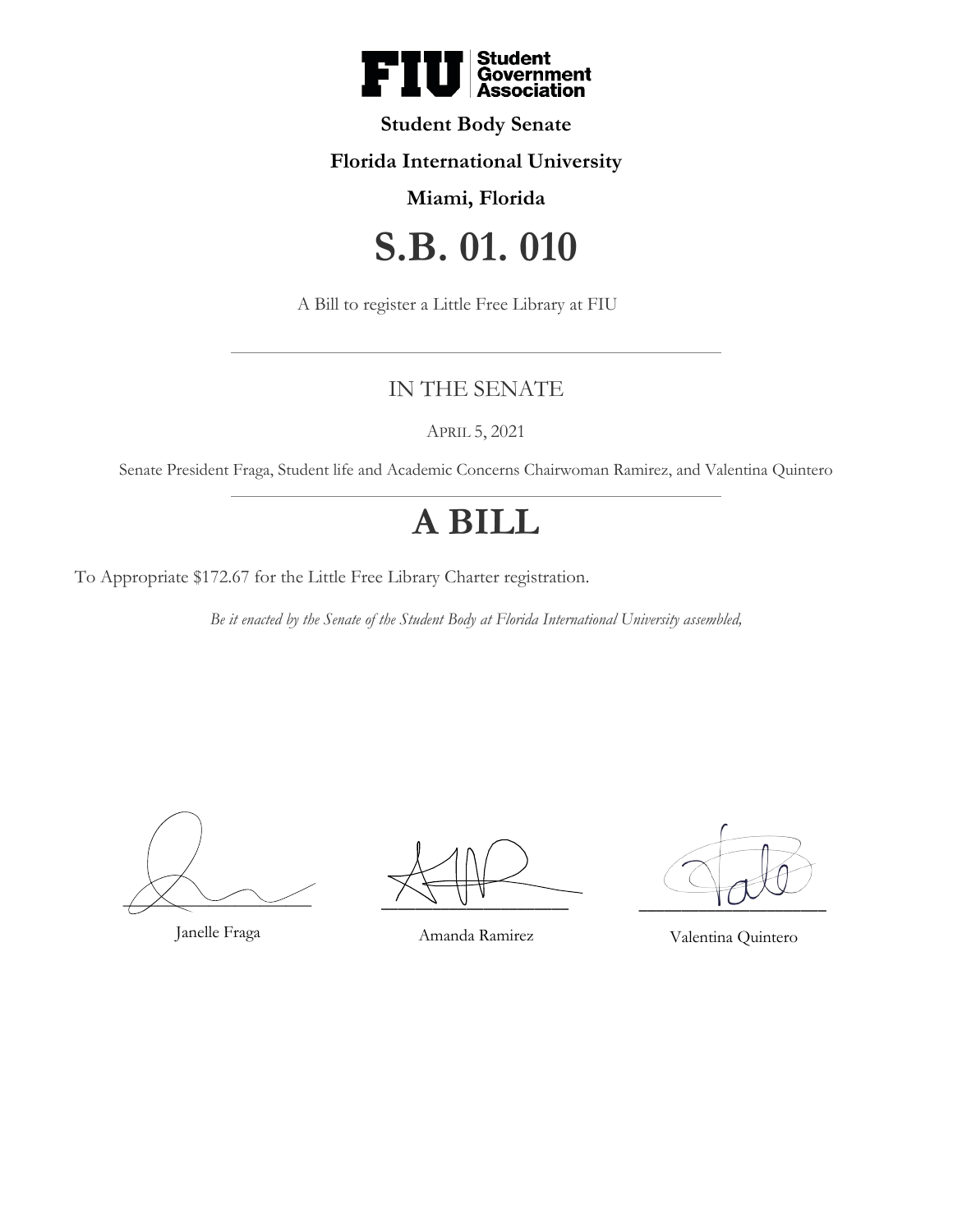# ■ Student<br>| Government<br>| Association FI

**Whereas, in a survey administered to FIU students, out of 279 responses 98.2% stated that they would support having a Little Free Library at Florida International University**

**Whereas, the Little Free Library is a take a book, leave a book community initiative**

**Whereas, two charters will be purchased with the allocation of the funds establishing a Little Free Library at MMC and BBC**

**Whereas, the Student Government Association will oversee the administration of the Little Free Library** 

**Whereas, the Student Government Association will advertise and market the launch of the Little Free Library**

**Whereas, the Student Government Association will host a book donation drive to launch the Little Free Library by the end of the Spring 2021 semester**

**Whereas, this charter registration will allow FIU to be established as an official Little Free Library at both campus'**

**Whereas, the Little Free Library will be established in GC 230, MMC**

**Whereas, the Little Free Library will be established in WUC 301, BBC**

**Whereas, based on the success of the Little Free Library on both campus' future Student Government Association administrations are encouraged to expand Little Free Libraries across all campus' and unions.** 

**Now Therefore,** The Senate of the Student Body does resolves to expend \$172.67 from the Legislative Line Item of the Student Government Organization to establish a Little Free Library Registration Charter for the purpose of creating a community engagement initiative that promotes student literacy.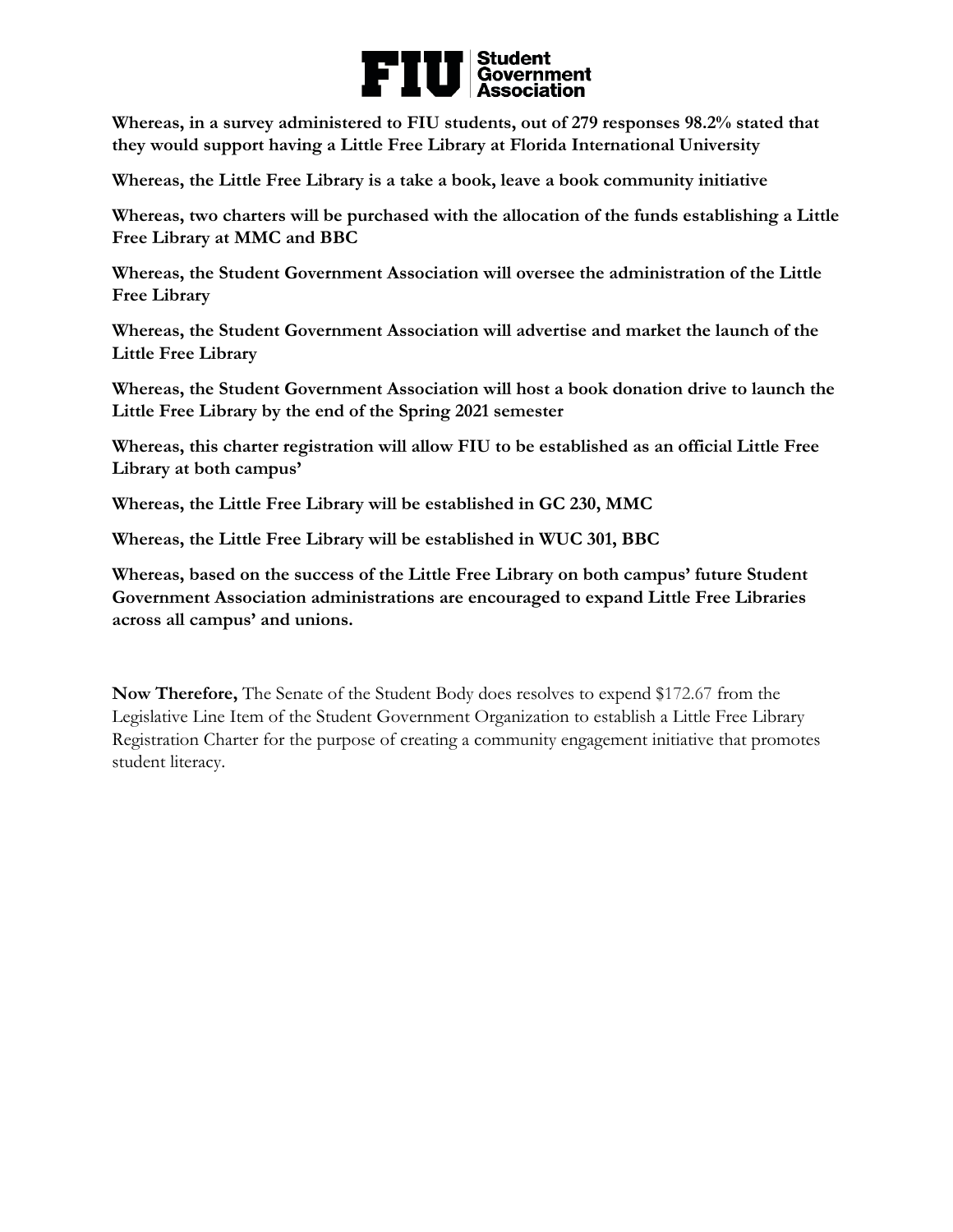

#### Senate Bill Transmission Form

This Bill is presented by the Senate of the Student Body at Florida International University presiding in its first session in the year 2020. It is presented by the Senate President Pro-Tempore and affixed with the signature of the Senate President. Both the Senate President and the Senate President Pro-Tempore affirm that the information presented below is accurate and that the bill has successfully passed in the Senate of the Student Body. The bill is presented on this day and this hour and in this place for signature or veto.

| SB 01 010                         |                          |                                               |                    |
|-----------------------------------|--------------------------|-----------------------------------------------|--------------------|
| Date Introduced                   | April 1, 2020            |                                               |                    |
| Committees Assigned               | Appropriations Committee | Exempt                                        | Exempt             |
| Vote in Committee 1               | $4 - For$                | $0-$<br>Against                               | Abstaining<br>$0-$ |
| Vote in Committee 2               | For                      | Against                                       | Abstaining         |
| Vote in Committee 3               | For                      | Against                                       | Abstaining         |
| Vote Count in the Senate          | For                      | Against                                       | Abstaining         |
| Signature of the Senate President |                          | Signature of the Senate President Pro-Tempore |                    |

 $\frac{1}{2}$   $\frac{1}{2}$   $\frac{1}{2}$   $\frac{1}{2}$   $\frac{1}{2}$   $\frac{1}{2}$   $\frac{1}{2}$   $\frac{1}{2}$   $\frac{1}{2}$   $\frac{1}{2}$   $\frac{1}{2}$   $\frac{1}{2}$   $\frac{1}{2}$   $\frac{1}{2}$   $\frac{1}{2}$   $\frac{1}{2}$   $\frac{1}{2}$   $\frac{1}{2}$   $\frac{1}{2}$   $\frac{1}{2}$   $\frac{1}{2}$   $\frac{1}{2}$  04  $/$  12  $/$  2021

*Alexandra Valdes President* of the Student Body

This signature acknowledges the receipt of this bill to the desk of the president awaiting signature or veto.